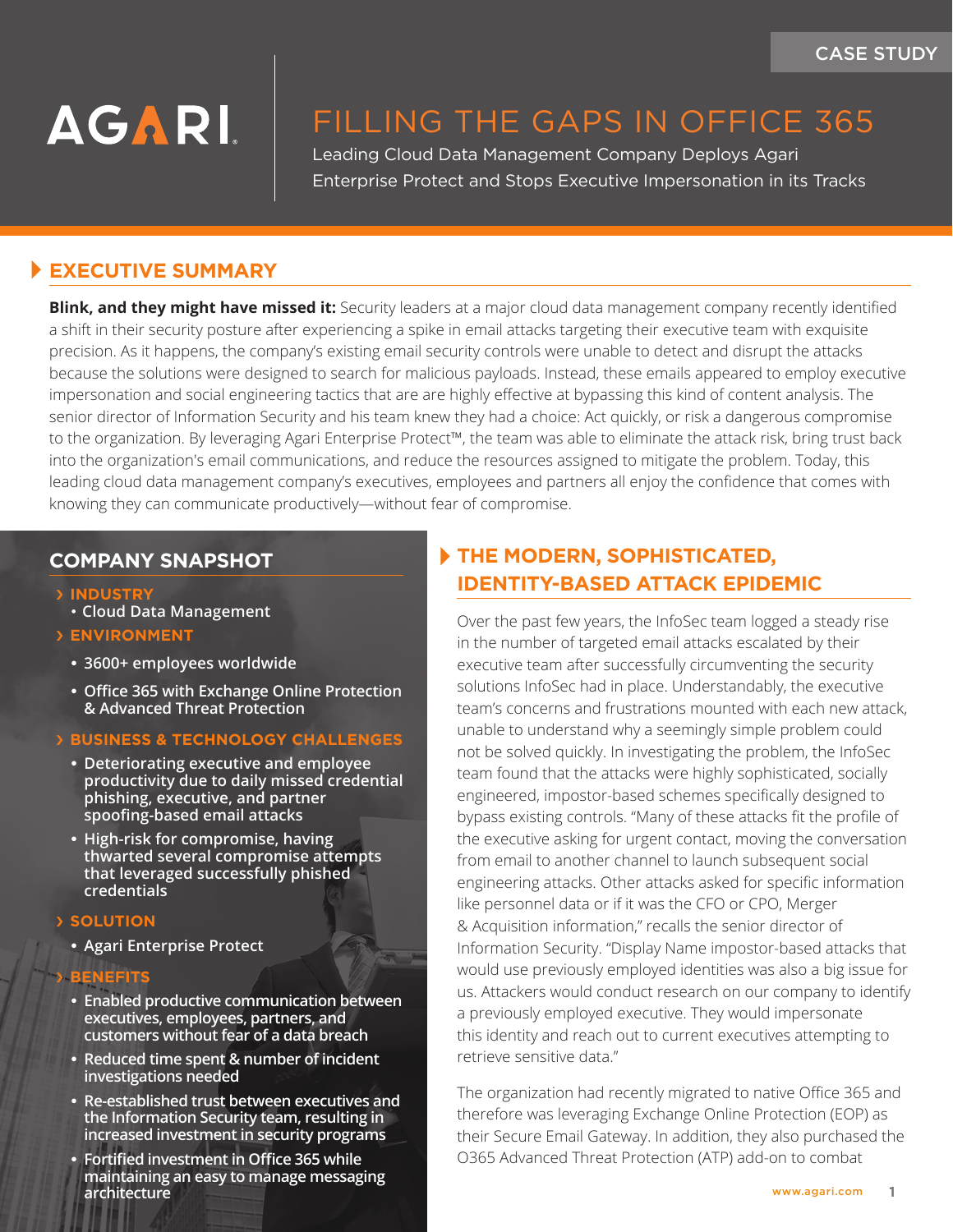these threats. And yet they continued to face challenges. EOP with ATP was effective in stopping spam, known viruses, and other content-based attacks but were ineffective at safeguarding against highly targeted, impostor-driven attacks. Their initial solution forced them to manually generate content filtering rules for every missed spear phishing attempt and Business Email Compromise (BEC) attack. Unfortunately, the process consumed too many resources from both the Messaging Operations and InfoSec teams. What's more, EOP was too limited in the type of filters it could create, and introduced too many delays to be effective. "Aligning the teams was very challenging. Message operations did not know enough about the threat landscape and feared an interruption in legitimate mail flow while the InfoSec team did not have the O365 configuration skills to optimize protection," mentions the senior director. "It would take several hours to days to implement rules and by that time, new attacks would surface."

The situation finally hit a breaking point when several key individuals' credentials were nearly compromised as a result of an undetected partner-spoofing phishing attack. Fortunately, the potential loss of sensitive data was averted, but it was a clear sign that a solution needed to be found—fast. The InfoSec team risked the complete loss of executive trust and future program investments if they could not deploy an effective solution.

## **AGARI STOPS EXECUTIVE IMPERSONATION**



- **The team established that solving the problem meant the solution would require:**
- 1 Out-of-box policies with minimal-to-no configuration needed
- 2 'Out-of-band' and high availability cloud-based deployment
- **3** Immediate and on-demand email policy enforcement via O365 mailbox API
- 4 Reporting that provides visibility into the volume of email analyzed, the number of malicious email detected, types of threats detected, and more

The InfoSec team evaluated multiple solutions and ultimately chose Agari Enterprise Protect (EP). "EOP with O365 ATP was our primary solution but cybercriminals had gotten very good at avoiding these controls. We needed a solution that understood the relationships with ATP in our mail flow to pick out the mail that didn't belong. We evaluated Proofpoint's Protection Server with Targeted Attack Protection (TAP) but ultimately selected Agari Enterprise Protect because of its superior effectiveness and data-driven approach, "mentions the senior director. "In addition, our mail configuration had been simplified with O365 Native so we needed a product that didn't need to be 'in-line' but could still provide protection via mailbox API integration. Agari also offered this capability by default."

Since the deployment of Agari Enterprise Protect, the team hasn't seen anywhere near the high number of executive escalations that strained their resources. Nor have their executives had to change their user behavior when communicating via email.

"Our executives work in a fast-paced capacity and have done so successfully for the past 20+ years of their careers. When it comes to email, they don't want to stop and wonder if an email is malicious. They want to read and respond quickly because any delay could mean a missed opportunity for the business. We wanted our executives to continue being successful and did not want to change their user behavior that made them so. Ultimately, our goal was to find a solution that removed the threat completely out of the inbox," says the senior director.

*"EOP with O365 ATP was our primary solution but cybercriminals had gotten very good at avoiding these controls. We needed a solution that understood the relationships within our mail flow to pick out the mail that didn't belong. We evaluated Proofpoint's Protection Server but ultimately selected Agari Enterprise Protect because of its superior effectiveness and data-driven approach,"*